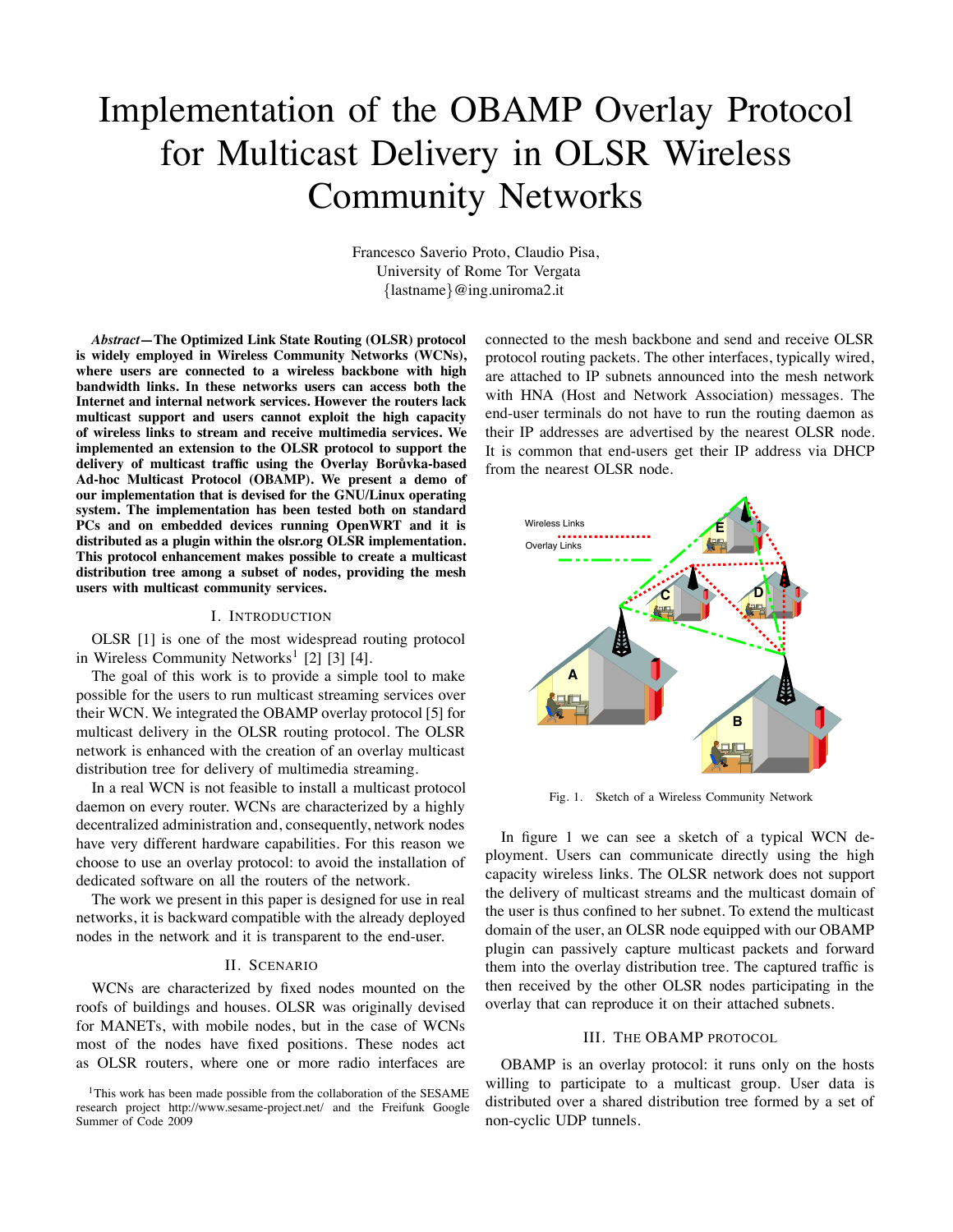The use of an overylay protocol makes possibile to add new features without redeploying the routing software on all network nodes at once.

The characteristic of OBAMP is that the protocol first makes a mesh network with overlay links (udp tunnels) between all the OBAMP nodes, and then it creates a distribution spanning tree over these mesh links. To limit signalling and improve the system scalability, OBAMP nodes do not build a full mesh among them, but create only the necessary links to keep the OBAMP overlay network connected.

Previous research [5] shows that the OBAMP protocol exhibits better scalability performance in a many to many communications scenario than two state-of-the-art protocols such as ALMA [6] and ODMRP [7]. In WCNs many to many communcation is the default scenario, because network traffic is generated by the users.

## IV. INTEGRATING OBAMP AND OLSR

The OLSR routing protocol is designed for Mobile Ad Hoc Networks (MANETs) and characterized by the use of the mechanism of MPRs (Multipoint Relays) to optimize the diffusion of routing information. The protocol is extensible to provide additional functionality if desired.

In this work we extend the OLSR routing protocol devising and implementing an OBAMP extension. The OBAMP protocol has been already implemented [8] as a standalone application. However, the integration with the underlay routing protocol leads to optimization in terms of signalling and efficiency. Functions like neighbor discovery and path-cost calculations are done at once for both the overlay and the underlay protocol. This leads to greater accuracy and lower CPU consumption, that is critical on embedded devices like wireless routers.

This version of the OBAMP protocol, implemented as an OLSR plugin, is simplified for use in WCNs, where we assume the nodes to be in fixed positions on the roof of the houses. Thus all protocol features regarding mobility have not been implemented.

A WCN is usually composed by an OLSR backbone and subnets, attached to the OLSR routers, where the users are connected. Implementing OBAMP on the OLSR routers, and thus making the multicast delivery service transparent to the user, avoids the deployment problems that would be introduced by the installation of dedicated software on end user terminals.

An OLSR packet is composed by a header and a sequence of messages (Figure 2), thus it can be seen as a transport container for different messages. Two message types are fundamental for the OLSR protocol: HELLO and TC. All the others are optional: the protocol can be extended with other message types to support new OLSR applications. A new OLSR application can deliver information to all the other OLSR nodes, even if only a subset of nodes are aware of the new OLSR application. This is possibile because unknown OLSR messages are forwarded with a default algorithm.

To extend the OLSR protocol we define the *OBAMP alive* message as in Figure 3.

| $\Omega$           |           | 31                      |  |
|--------------------|-----------|-------------------------|--|
| Packet Length      |           | Packet Sequence Number  |  |
| Message Type       | Vtime     | Message Size            |  |
| Originator Address |           |                         |  |
| Time To Live       | Hop Count | Message Sequence Number |  |
| MESSAGE            |           |                         |  |
| Message Type       | Vtime     | Message Size            |  |
| Originator Address |           |                         |  |
| Time To Live       | Hop Count | Message Sequence Number |  |
| MESSAGE            |           |                         |  |
|                    |           |                         |  |

Fig. 2. Basic OLSR Packet Format

| Message Type       | Vtime     | Message Size            |  |
|--------------------|-----------|-------------------------|--|
| Originator Address |           |                         |  |
| Time To Live       | Hop Count | Message Sequence Number |  |
| Core Address       |           |                         |  |
| MessageID          | Status    | Reserved                |  |

Fig. 3. OBAMP alive OLSR message

OBAMP-enabled OLSR nodes (*OBAMP nodes* from now on) generate periodically *OBAMP alive* messages. These are forwarded in the whole network (also by the nodes that are not OBAMP-enabled thanks to the OLSR design). Because of the flooding mechanism every OBAMP node has a complete list of all the other OBAMP nodes in the mesh network. The OBAMP nodes discover each other exploiting the OLSR signalling, to later start their own unicast signalling for the OBAMP protocol to create the overlay distribution tree.

# V. IMPLEMENTATION

The OBAMP OLSR extension is developed as a plugin for the UniK OLSR Implementation, also known as *olsrd* [9]. The source code is distributed open source, and is freely available in the official olsrd distribution [10].

The natural choice for the OBAMP OLSR extension was to implement it as a plugin as it is not required for every node to support the overlay OBAMP protocol, but only a subset<sup>2</sup>.

### *A. Operation Description*

Each OBAMP node should have at least one interface participating in the OLSR network and at least one interface not participating in the OLSR network (*non-OLSR interface*), to which user hosts are supposed to be attached.

The key idea is to capture the IP packets containing the multicast traffic and encapsulate them in UDP tunnels for delivery on the overlay distribution tree. These messages, in order to avoid duplicate packets, are identified by a sequence number and by the IP address of the OBAMP source node where the traffic has been generated and hence encapsulated.

More specifically, the transport protocol is defined as follows: when a multicast packet is captured on a non-OLSR

<sup>&</sup>lt;sup>2</sup>For example, backbone-only nodes, with no end users directly connected, may avoid using the plugin.